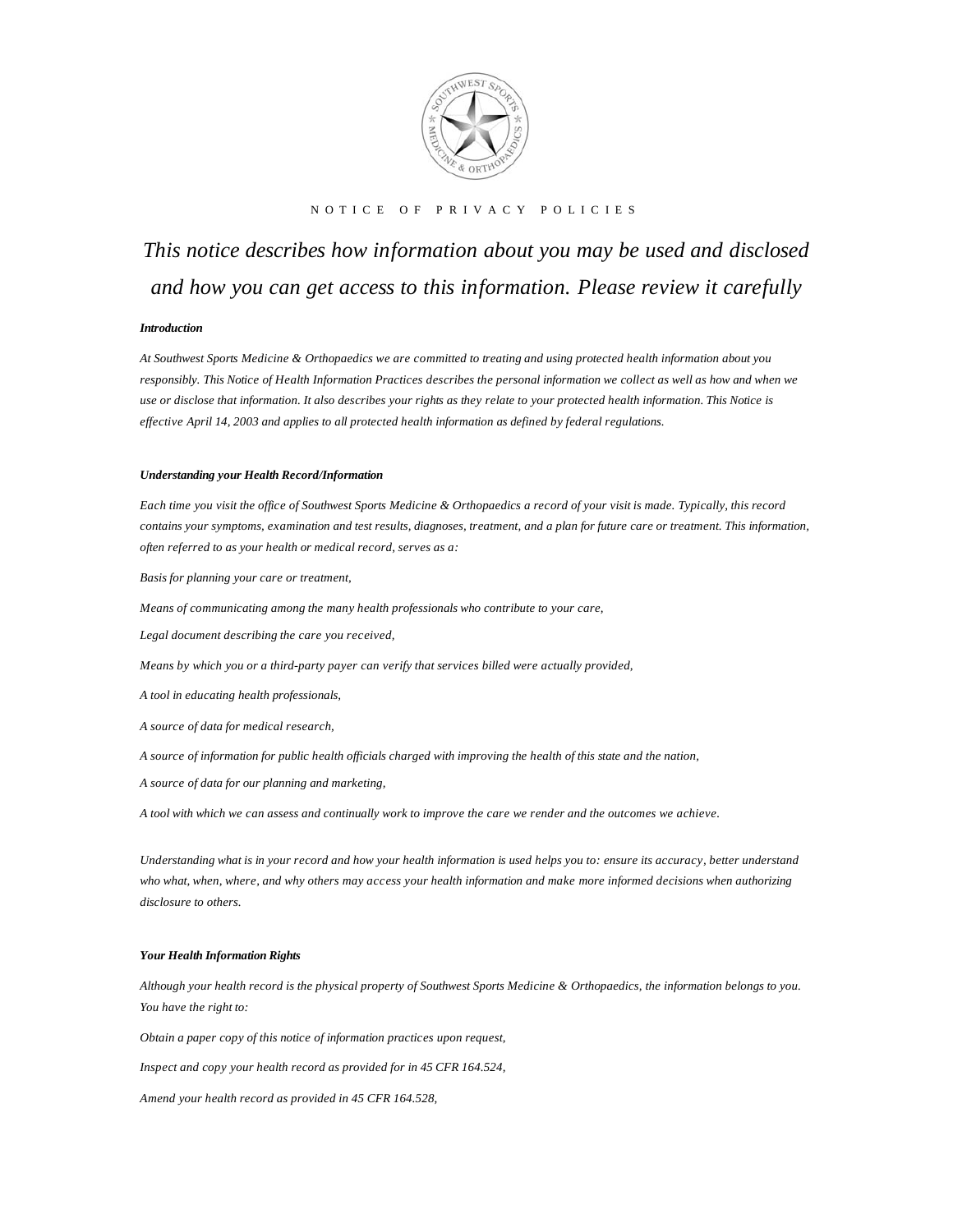*Request communication of your health information by alternative means or at alternative locations,* 

*Request a restriction on certain uses and disclosures of your information as provided by 45 CFR 164.522 and,* 

*Revoke your authorization to use or disclose health information except to the extent that action has already been taken.* 

#### *Our Responsibilities*

*The office of Southwest Sports Medicine & Orthopaedics is required to:* 

*Maintain the privacy of your health information,* 

*Provide you what this notice as to our legal duties and privacy practices with respect to information we collect and maintain about you,* 

*Abide by the terms of this notice,* 

*Notify you if we are unable to agree to a requested restrictions, and* 

*Accommodate reasonable requests you may have to communicate health information by alternative means or at alternative locations.* 

*We reserve the right to change our practices and to make the new provisions effective for all protected health information we maintain. Should our information practices change, we will supply you with the new information.* 

*We will not use or disclose your health information without your authorization, except as described in this notice. We will also discontinue using or disclosing your health information after we have received a written revocation of the authorization according to the procedures included in the authorization.* 

## *For More Information or to Report a Problem*

*If you have questions or would like additional information, you may contact the practice's Privacy Officer, or with the Office of Civil Rights, U.S. Department of Health and Human Services. There will be no retaliation for filing a complaint with either the Privacy Officer or the Office of Civil Rights. The address for the OCR is listed below:* 

*Office for Civil Rights U.S. Department of Health and Human Services 200 Independence Avenue, S.W. Room 509F, HHH Building Washington D.C. 20201* 

### *Examples of Disclosures of Treatment, Payment and Health Operations*

*We will use your health information for treatment.* 

*For example: Information obtained by a nurse, physician, or other member of your health care team will be recorded in your record and used to determine the course of treatment that should work best for you. Your physician will document in your record his expectations of the members of your health care team. Members of your health care team will then record the actions they took and their observations. In that way, the physician will know how you are responding to treatment.* 

*We will also provide your physician or a subsequent health care provider with copies of various reports that should assist him or her in treating you once you are discharged from this practice.* 

*We will use your health information for payment.* 

*For example: A bill may be sent to you or a third-party payer. The information on or accompanying the bill may include information that identifies you, as well as your diagnosis, procedures, and supplies used.*